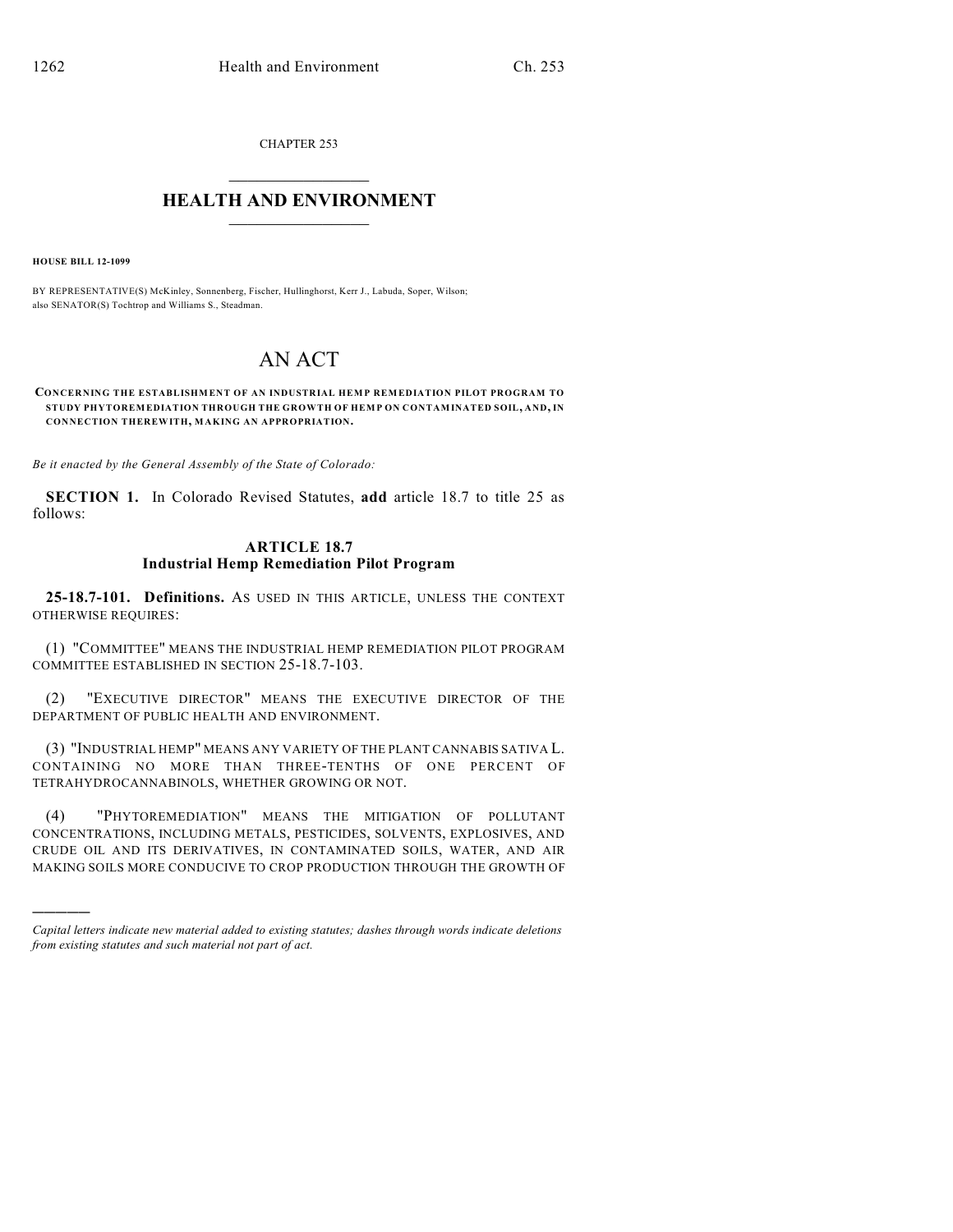INDUSTRIAL HEMP.

(5) "TETRAHYDROCANNABINOLS" HAS THE SAME MEANING SET FORTH IN SECTION 12-22-303 (32), C.R.S.

**25-18.7-102. Industrial hemp - permitted growth.** (1) GROWING AND POSSESSING INDUSTRIAL HEMP FOR THE PURPOSES OF THIS ARTICLE IS PERMITTED IN THIS STATE.

(2) NOTWITHSTANDING ANY OTHER PROVISION OF LAW, AN INDIVIDUAL IS NOT SUBJECT TO ANY CIVIL OR CRIMINAL ACTIONS FOR GROWING INDUSTRIAL HEMP OR OTHERWISE PARTICIPATING IN THE INDUSTRIAL HEMP REMEDIATION PILOT PROGRAM IF THE INDIVIDUAL'S ACTIONS ARE IN COMPLIANCE WITH THE PILOT PROGRAM ESTABLISHED IN THIS ARTICLE.

**25-18.7-103. Industrial hemp remediation pilot program committee appointments - duties.** (1) THE CHAIR OF THE AGRICULTURE, LIVESTOCK, AND NATURAL RESOURCES COMMITTEE IN THE HOUSE OF REPRESENTATIVES AND THE CHAIR OFTHE AGRICULTURE, NATURAL RESOURCES, AND ENERGY COMMITTEE IN THE SENATE SHALL JOINTLY APPOINT SEVEN MEMBERS TO THE INDUSTRIAL HEMP REMEDIATION PILOT PROGRAM COMMITTEE, WHICH IS HEREBY ESTABLISHED.

(2) (a) THE COMMITTEE SHALL ESTABLISH AN INDUSTRIAL HEMP REMEDIATION PILOT PROGRAM, REFERRED TO IN THIS SECTION AS THE "PILOT PROGRAM", IN ORDER TO DETERMINE HOW SOILS AND WATER MAY BE MADE MORE PRISTINE AND HEALTHY BY PHYTOREMEDIATION, REMOVAL OF CONTAMINANTS, AND REJUVENATION THROUGH THE GROWTH OF INDUSTRIAL HEMP. THE COMMITTEE SHALL CHOOSE A SECURE, INDOOR GROWING SITE FOR THE PILOT PROGRAM.

(b) THE COMMITTEE SHALL STUDY AND INCLUDE IN A FINAL REPORT TO THE EXECUTIVE DIRECTOR THE FOLLOWING COMPONENTS AS PART OF THE PILOT PROGRAM:

(I) THE RATE OF CONTAMINATION UPTAKE FROM SOIL AND WATER;

(II) THE MODE OF EFFICIENT UPTAKE FROM SOIL AND WATER;

(III) THE RATE OF CARBON FIXATION IN THE CALVIN CYCLE;

(IV) THE LOCATIONS IN THE ROOTS, STEMS, LEAVES, AND FLOWERS OF THE PLANTS AT WHICH CONTAMINANT ARE FIXATED;

(V) WHAT CONTAMINANTS ARE STABILIZED IN THE PLANTS;

(VI) WHAT CONTAMINANTS ON THE SITE NEED ADDITIONAL TREATMENT IN ORDER TO MAKE THE SOIL OR WATER HEALTHY AND PRISTINE;

(VII) WHAT DISPOSAL METHOD IS BEST FOR THE DIFFERENT CONTAMINANTS, INCLUDINGPETRIFICATION, ENCASEMENT,INCINERATION,BURIAL, AND COMPOSTING;

(VIII) SET A BASELINE FOR THE PLANTS CULTIVATED IN A CLEAN SOIL TO SET A